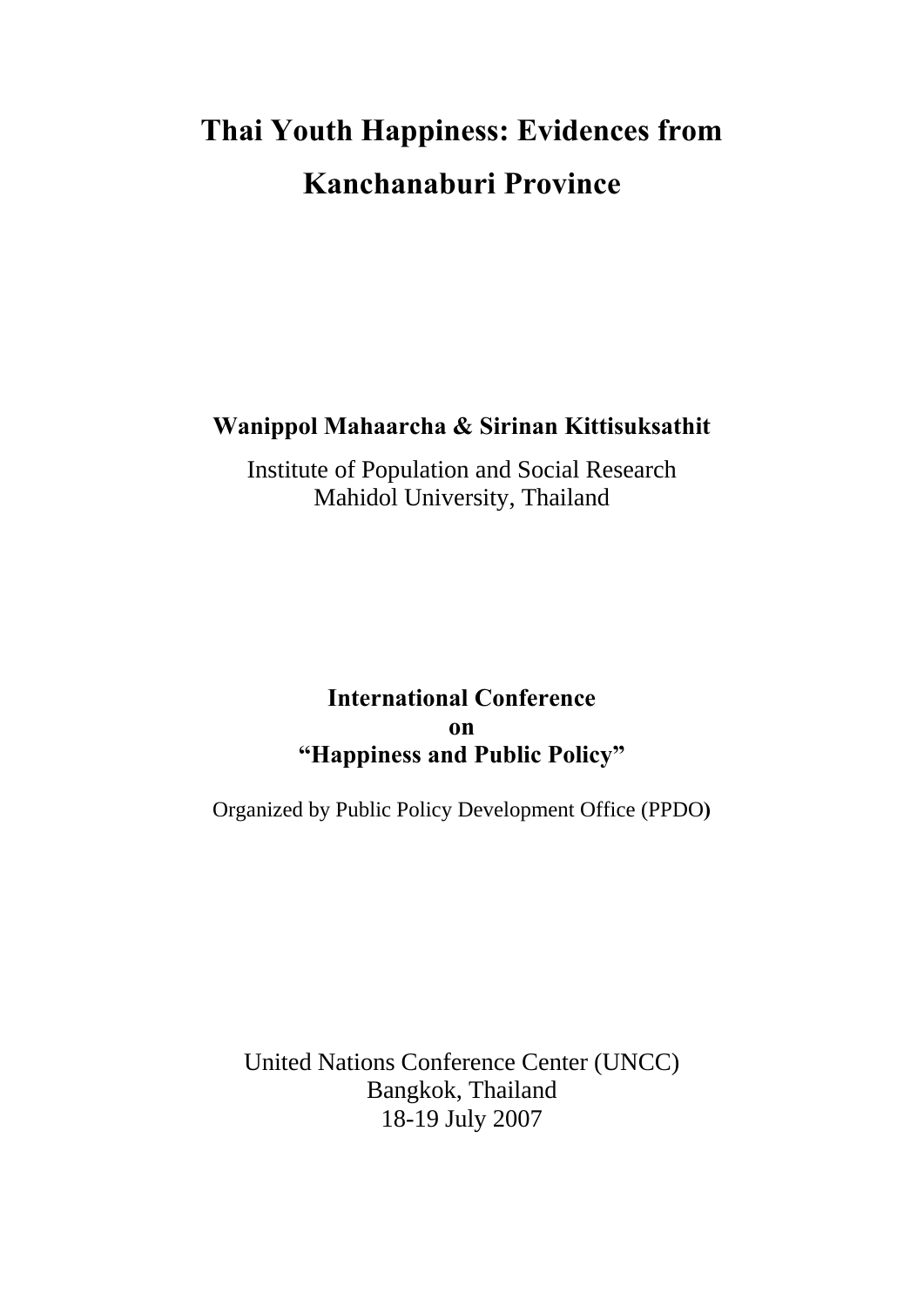#### **Thai Youth Happiness: Evidences from Kanchanaburi Province**

Wanippol Mahaarcha<sup>1</sup> & Sirinan Kittisuksathit<sup>1,2</sup> <sup>1</sup>Institute for Population and Social Research Mahidol University, Phutthamonthon Nakhon Pathom, 73170, Thailand <sup>1</sup>E-mail: wanippol@hotmail.com  ${}^{2}E$ -mail: prskt@mahidol.ac.th, dd14hn@hotmail.com

**Abstract:** Thai youths have faced economical and technological development without moral and happiness development, which can lead to many youth problems. Misunderstanding on youth happiness makes Thai youth problems more severe. The question of "What things provide the youth happiness?" is needed to discover for policy planning related with happiness of youth. This study aims to explore factors affecting Thai youth happiness in Kanchanaburi province, which is the field site of the project "Happiness Indicator: Western Region Study in Thailand" provided by the Institution for Population and Social Research of Mahidol University, 2005. Elevenscales from 0 to 10 were used to assess the happiness levels. The results showed educational level, marital status, relative economic well-being, and psychological well-being have influenced on level of Thai youth happiness. Policy planning of happiness should be concentrated on universal education, family relationship, and also sufficiency economic paradigm to increase Thai youth happiness. **Keyword:** Thai youth, happiness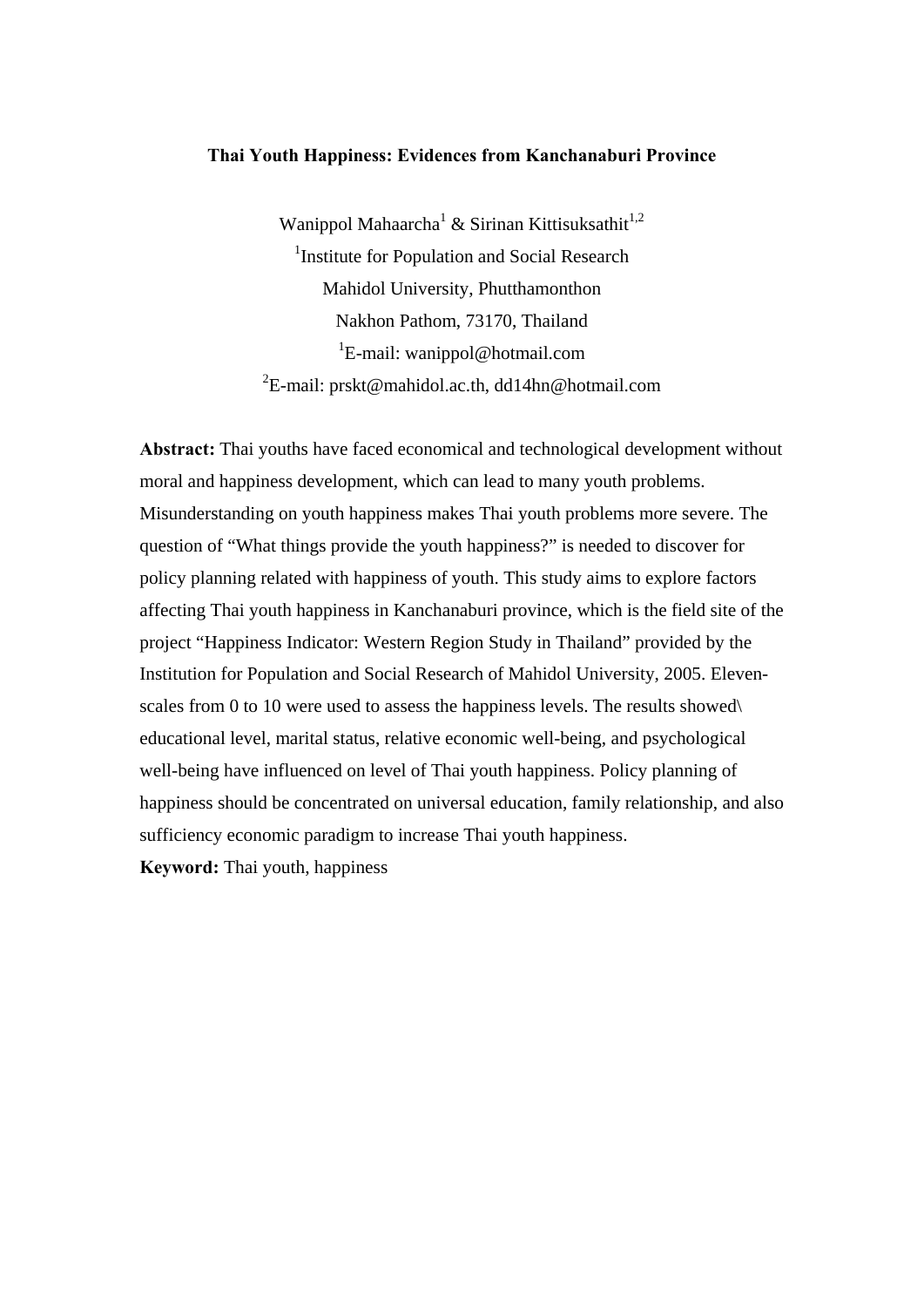#### **INTRODUCTION**

 Nowadays, Thai youths, 15-24 years of age, have grown in the period of globalization, which concentrates on economic and technological development. These developments have been operated to increase the level of quality of life among people without the moral and happiness development. As a result of developments, Thai youths faced with numerous problems, especially their behavioral problems, which can observe from news in many mass media. The examples of Thai youth problems include sexual behavior, game and internet addiction, fighting, school drop-out, football gambling, teenage pregnancy, drug use, and also suicide. These problems can be denoted that the situation of Thai youth happiness is severely occurred.

 Youth is a transitional period from childhood to adulthood; biological, cognitive, and social transition (Steinberg, 1996). Changing in youth leads them to be negatively labeled that they make a lot of troubles to the society. Misleading understanding on youth changing and happiness leads to the inefficient implementation and policy, making Thai youth problem more severe. Thus, answering the question about "What things provide the youth happiness?" is needed to explore in Thai context.

 Normally, happiness is the mental condition of individuals referred to the better mental health and also the individual life's quality. Many researchers, especially psychologists, try to measure the happiness of individuals through the scale-measurement and many of them were more likely to measure in terms of "degree of satisfaction" "hope" and "attitude" (Diener, 1984; Meadow et al., 1992; Huebner, 1995). Additional, happiness can be referred as the psychological wellbeing for the people in the society or national level by using many prospects and indirect measurement.

Different population age groups have different happiness. It was found that the circumstances that make people happy change with age. For example, financial security and health are important or happiness later in life, whereas, for younger adults, success at school or work and satisfying intimate relationships are important for happiness. However, many studies of youth happiness were done in developed nations (Conger and Petersen, 1984; Grob et al., 1991; Huebner et al., 2000). Youth happiness should be studied in the context of developing countries. Thailand is the South-east Asian country that can represent the developing countries.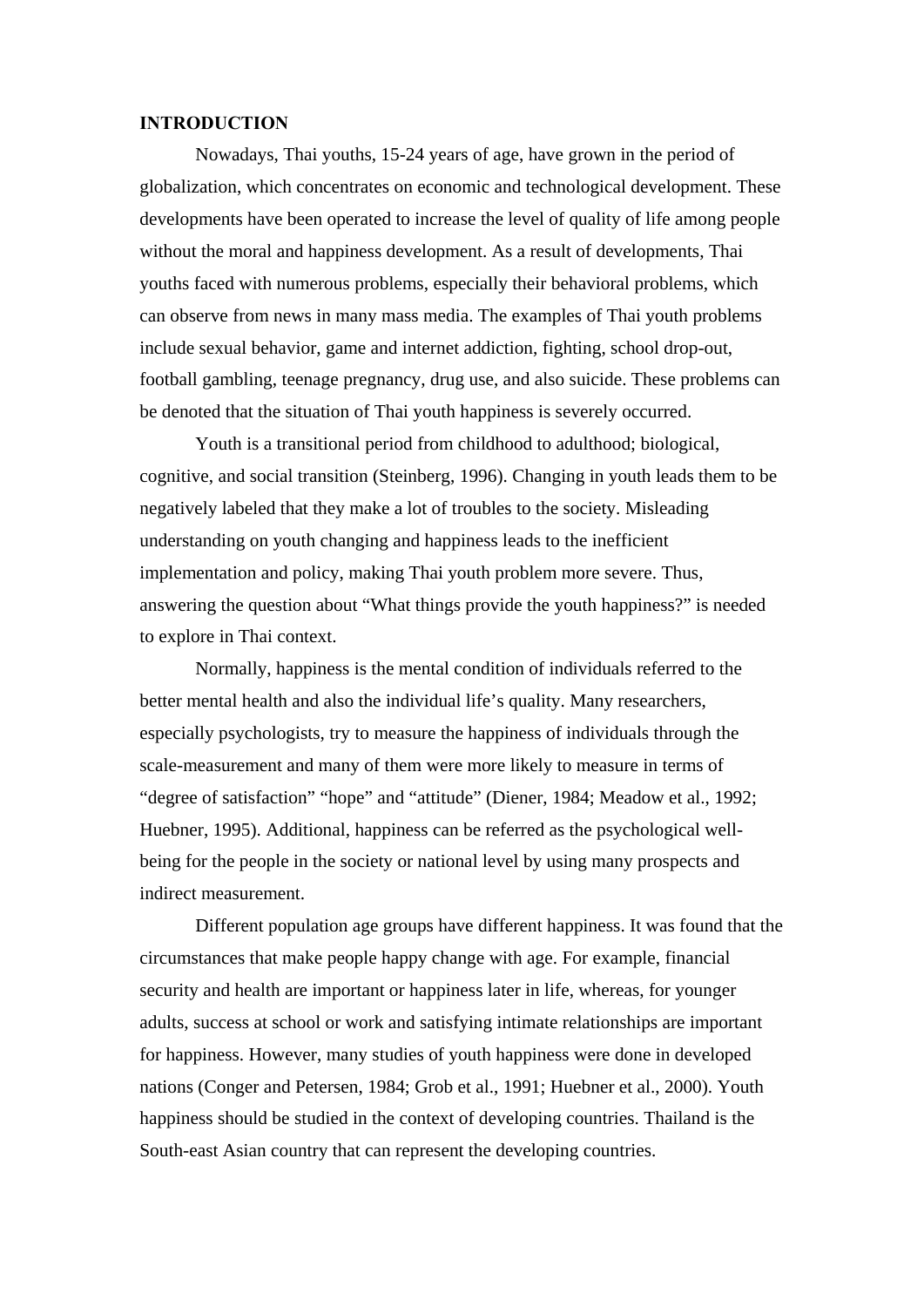Kanchanaburi is one of the provinces in central region of Thailand, which composes of various population and geography. This province is the study area of the project "Happiness Indicator: Western Region Study in Thailand" conducted by the Institute for Population and Social Research, Mahidol University. This study selects the sample of 346 youths, 15-24 years old, who live in Kanchanaburi province. Many aspects were considered as the determinant of happiness, including the economical well-being, household physical environment well-being, physical health well-being, psychological well-being, social well-being, and moral and spiritual values. Thus, this study aims to explore the factors influencing Thai youth happiness. The results were expected to provide the appropriate way to consider for the policy related with youth and their happiness.

#### **STUDY OBJECTIVES**

1. To study the characteristics of Thai youths in the Kanchanaburi province.

 2. To explore the factors affecting Thai youth happiness in Kanchanaburi province.

#### **THE CONCEPT OF YOUTH**

Youth refers to those aged below twenty-five years, according to the National Youth Policy and the United Nations definition (ESCAP, 2000). There are three features of adolescent development that gives the period its special flavor and significance: (1) the onset of puberty, (2) the emergence of more advanced thinking abilities, and (3) the transition into new roles in society. They are changes that occur universally, all adolescents in every society go through them (Steinberg, 1996). Although all adolescents experience the transitions of the period, the effects of these changes are not uniform for all young people due to the different contexts. Many pieces of evidence provide contexts of youth life that affect youth development. Steinberg (1996) considered four contexts; families, peer groups, schools, work and leisure, while Santrock (1996) added culture as the context to be considered. In Thai context, researchers provides five realms; family, education, health, work, and leisure (Soonthorndhada et al., 2005). The detail of contexts of youth quality of life can be described as below: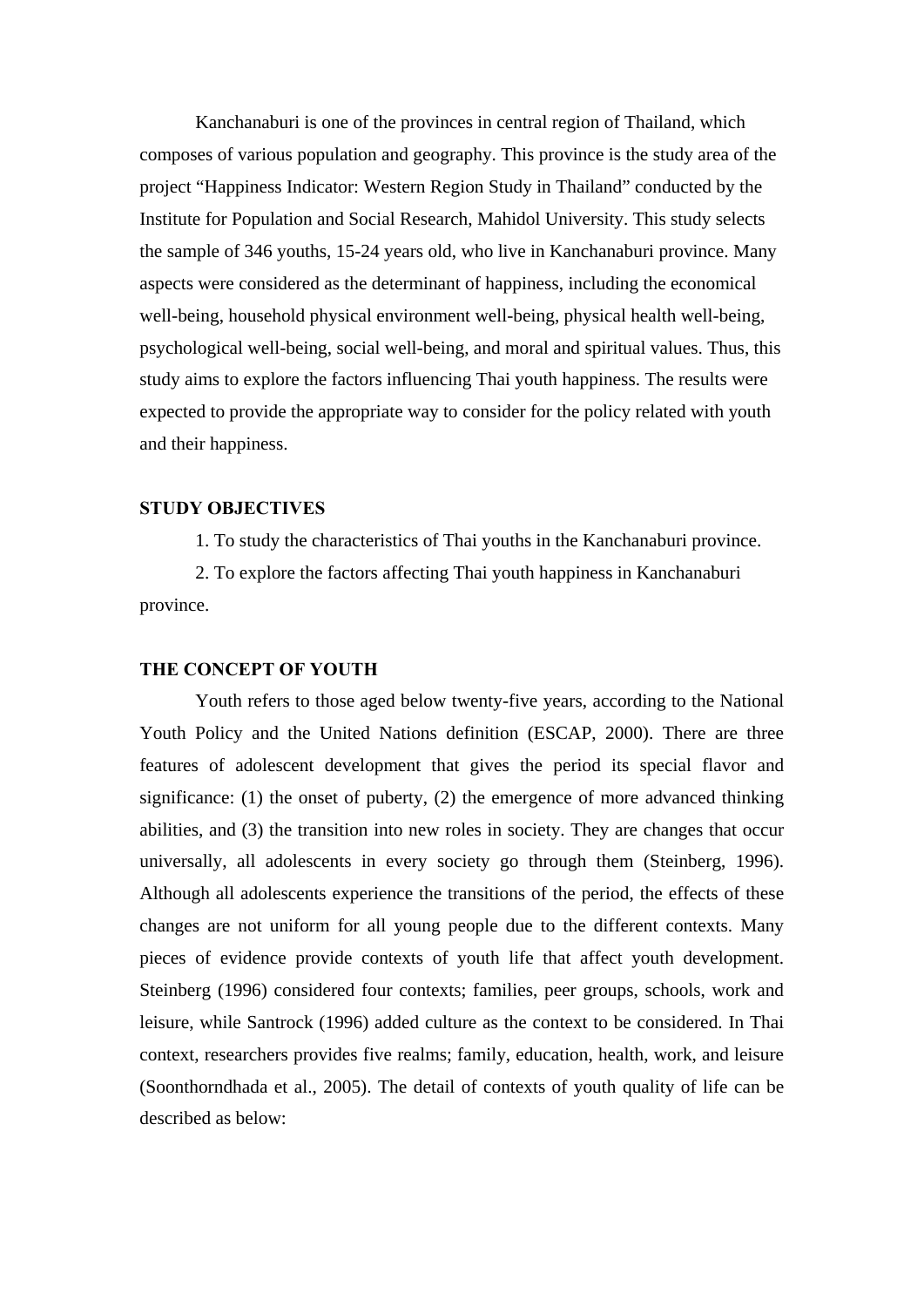**1. Families:** Families are the first context of population that has a major role for rearing, supporting, and socializing the children. The family changing have directly effected to children well-being (Steinberg, 1996).

**2. Peer Groups and School:** Youth in modern society spend a remarkable amount of time with their peers. Studies show that a youth's moods are most positive when they are with their friends, and that time spent with friends become more rewarding over the course of youth (Larson, 1983; Larson and Richards, 1991). Schools also play an extremely important role in structuring the nature of youth in modern society (Steinberg, 1996). At School, children learn rules, discipline, homework and also socialization process.

**3. Working and Leisure:** The participation of youth in the world of work has gone through a number of dramatic economic and social changes during the past 100 years. The majority of American teenagers hold part-time jobs during the school years due to the rising of compulsory schooling. In developing countries, where industrialization is still in a relatively early stage and a large percentage of the population is poor, youth generally leave school early. In these countries, most youths enter full-time employment and work for their families (Steinberg, 1996). For leisure activities, these are the activities without or outside school and work. In United States, leisure occupies more of a youth's time than do school and work combined (Steinberg, 1996). Leisure activities can socialize youth for adult roles and may enhance a youth's well-being and strengthen their attachment to school.

#### **THE CONCEPT OF HAPPINESS**

 Happiness concept is not the new thing, it has been discussed since Aristotle era in term of "eduaemonia", which concern about moral and developed to be "happiness" by numerous Western philosophers. Although many philosophers and psychologists have speculated about the roots of happiness for centuries, the scientific study of happiness is relatively recent.

 Happiness can mean several different things. It can refer to people's overall evaluation of their own lives, or momentary feelings of pleasantness. Researchers sometimes prefer to use the term subjective well-being, which refers to a combination of life satisfaction, pleasant affect, and low negative affect. Happiness defined by Bradburn (1967) as the different between positive and negative affect. Some researchers suggest that happiness is not only related to present and recent past events,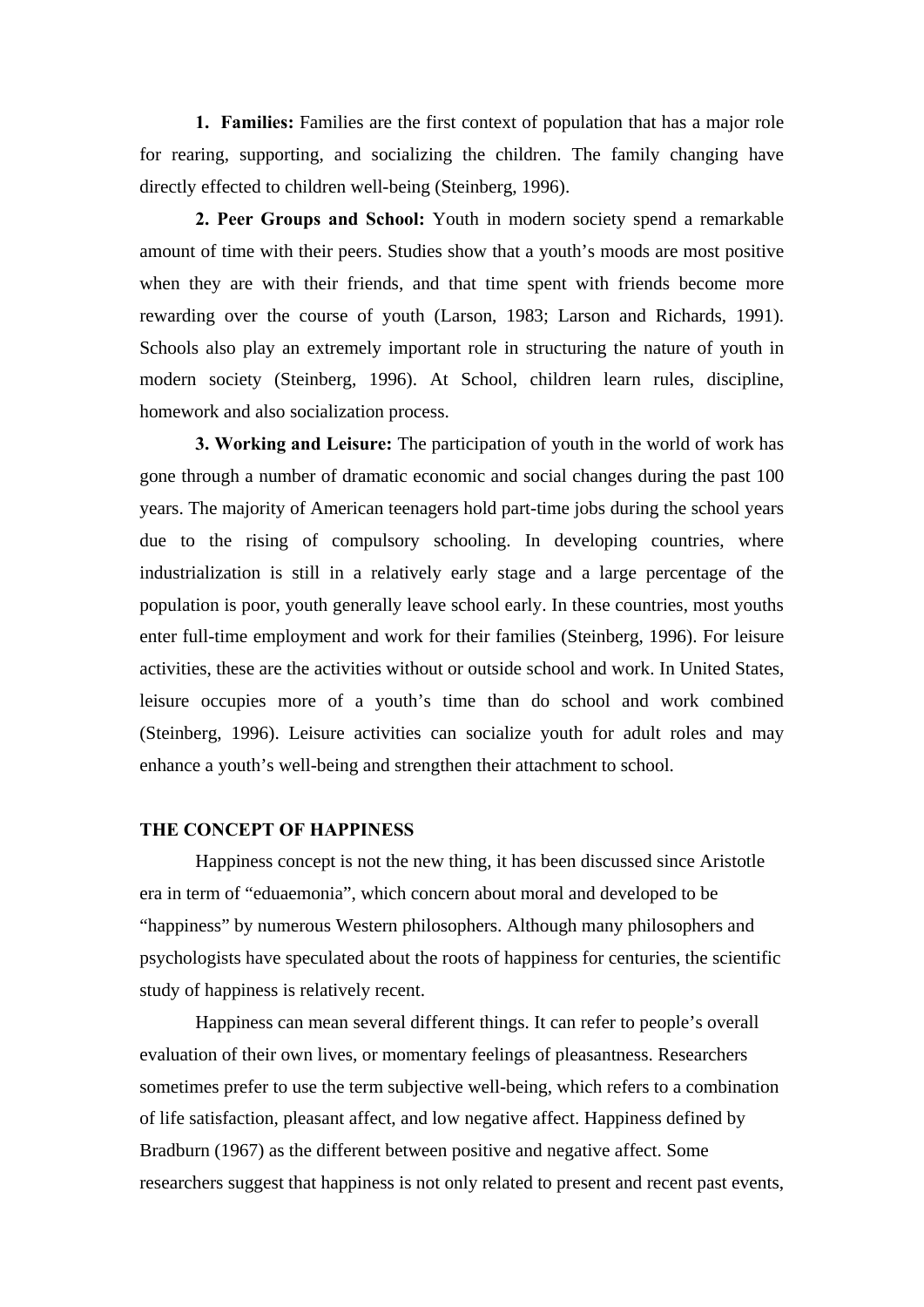but also to expected or hoped for positive events (Costra and MaCray, 1980; Diener, 1984; Staats and Stassen, 1985).

 Researchers conceive happiness in two complementary ways: (1) in terms of a judgment that life is satisfying and (2) in terms of the predominance of positive compared with negative emotions in one's life (Diener, 2000). Several questionnaire measures are widely used in surveys and other research. In 1965, Bradburn and Caplovitz developed a ten items true/false inventory a positive and negative affect score and the difference between these two scales creates a third score called "affect balance". While Andrew and Withey, 1976, developed the D-T scale- Delight at one end to Terrible at the other. This scale explained the people feel about their happiness level. Another researcher named Cutter (1985) developed a conceptual model of quality of life elements and each dimension of quality of life could be measured objectively or could be based on a subjective evaluation reflecting the population's self-image of well-being.

 For answer the question about "Who is happy?", it was difficult to exactly identify that who are happier than others. Some researches provide that there was no difference between male and female happiness. Inglehart (1990) concluded that there was no evidence to suggest that any one time of life was happier than any other. However, many evidences suggest the factors affecting the happiness and subjective well-being. Some of factors that affect the happiness can be shown as the following:

**1. Family relationship:** Different in family situation cause a huge different in happiness. Frey and Stutzer (2003) pointed that there is always the risk that less happy people are more likely to get divorced. However, happiness depends on the time of getting divorced, before divorce is worse but the year after divorce male return on average to their average level of happiness, but women continue to suffer (Lucas et al., 2003).

**2. Work:** Work provides not only income but also extra meaning to life. The German Socio-Economic Panel shows that a given person the pain of unemployment is high and it is bad to be out of the labour force (Winkelmann and Wilkelmann, 1998).

**3. Community and friend:** Social capital refers to the quality of the community (Putnam, 2000). The social capital is crucial for whether we make friends and how safe we feel, which related with happiness.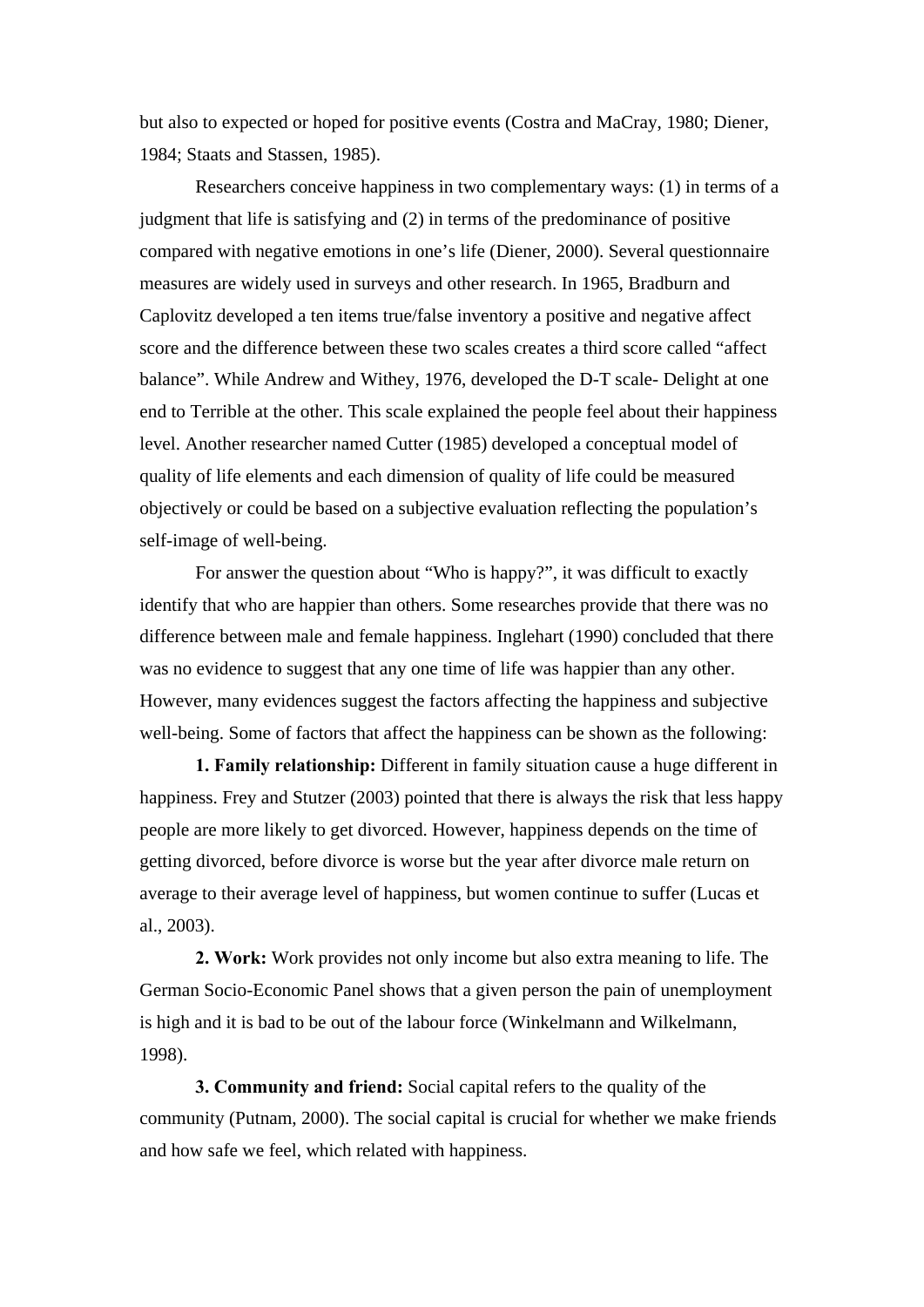**4. Physical health:** Not surprisingly, bad health is negatively correlated with happiness. Health problems that prevent people from engaging in life's everyday activities or from caring for themselves have the greatest impact on lowering life satisfaction (Brickman, Coates, and Janoff-Bulman, 1978). However, it is important to note that low subjective well-being might lead to bad health in terms of getting sick more often.

**5. Income:** Many pieces of evidence attempted to explore the relationship between income and happiness. For macro level, the answer seems to be that wealthier countries do indeed have higher average level of life satisfaction than poorer countries (Myers and Diener, 1995). For micro level, there were many evidences conclude that absolute economic well-being has related with the people's happiness, but also relative economic well-being, the economic position, influences the happiness (Solnick and Hemenway, 1998; Pingle and Mitchell, 2002).

#### **METHOD**

 Dataset of "Happiness Indicator: Western Region Study in Thailand" conducted by the Institute for Population and Social Research, Mahidol University, 2005, was used to investigate factors of well-being influencing on Thai youth happiness. The objective of the project emphasized on the happiness indicator construction. This dataset collected the population who was more than 15 years old in Kanchanaburi and Chainat province, provinces in Western Region, Thailand. In Kanchanaburi province, data from 4,594 populations in 1,440 households have been collected. There were 346 youths in 346 households used as samples in this study, representing for each household due to preventing selection bias.

 To assess information on happiness in this study, one single question was used: "In general, how do you feel about your life at present?" Score range from 0 to 10 was defined from "Not happy at all" to "Very happy". Multiple linear regression was used to analyze the model that have level of happiness, interval scale, as a dependent variable. The models were separated to be male and female models.

 Independent variables in this study include (1) Demographic factors: age, marital status, educational level, working status, family structure, household size, residential area; (2) Economic well-being factors: material of housing, numbers of types of assets, type of drinking water, type of toilet, comparative economic status; (3) Household physical environment well-being factor: score of household physical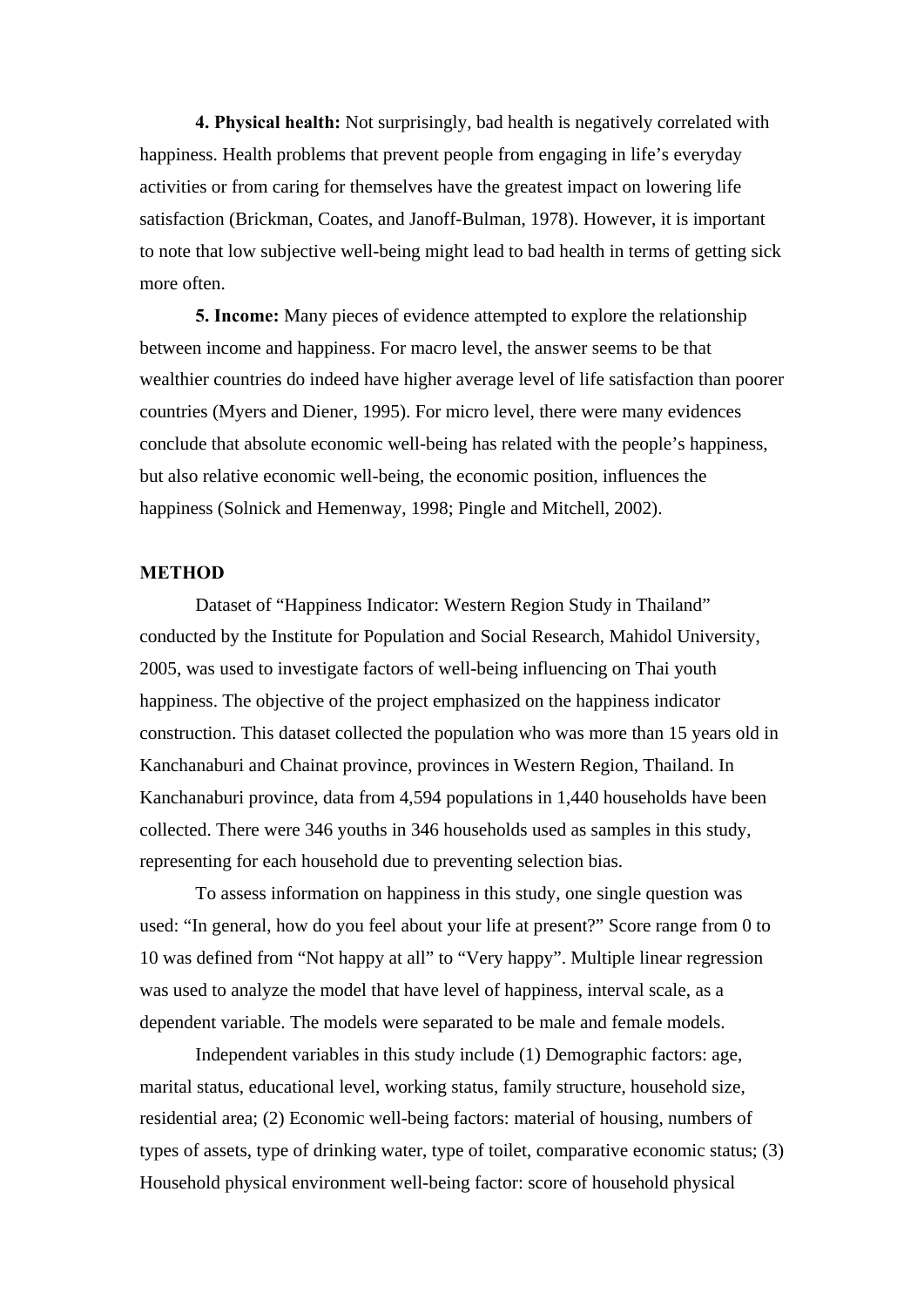environment; (4) Physical health factors: physical health, smoking behavior, alcohol drinking behavior, exercise behavior (5) Psychological well-being factor: score of emotion; (6) Social well-being factor: score of social well-being; (7) Moral and spiritual values: score of attitude about moral and spiritual among Thai people.

#### **CHARACTERISTICS OF THAI YOUTH IN KANCHANABURI PROVINCE**

 Table 1 report the characteristics of sample separated by male and female. There are more females than males in this study. More than half of the males belong to the younger age group (15-19 years old) and more than half of the females belong to the older age group (20-24 years old). Females are more likely to get married and also to get widowed, divorced, and separated than males. Most of the youths have a lower secondary school level (38.7% in males and 39.7% in females) and very few youths have no education at all. More than half of the males are working, while most of the females have no working experience. Completed nuclear family is the most occurred family structure in Kanchanaburi province. Nearly 27 percent of males have single-parent family, both nuclear and extended family. Females tend to live in extended families more than males. About 70 percent of youths in the Kanchanaburi province are living in rural areas. Female youths are more likely to live in urban areas than male youths.

 Considering the comparative thinking about economic status with neighbor among youth, nearly half of them think that their economic status is richer than neighbors, while one-tenth of them think that they are poorer than neighbors. About their physical health well-being, a higher number of males get sick during one month more than females, 18.7% and 86.9% respectively. Males also have more health risk behavior such as smoking and drinking alcohol. Nearly 40 percent of males have ever smoked cigarettes before, while only 2.6 percent of females smoke. More than half of the percentage of males drink alcoholic beverage while only 11 percent of females drink. For exercise behavior, about 65 percent of males have current exercise, while only 33 percent of females have current exercise.

Most of households in Kanchanaburi province are using permanent material such as brick, cement, and wood. Only 7 percent of them are using non-permanent material. When considering drinking water, most of them use rain water (40%) as the main source of drinking water.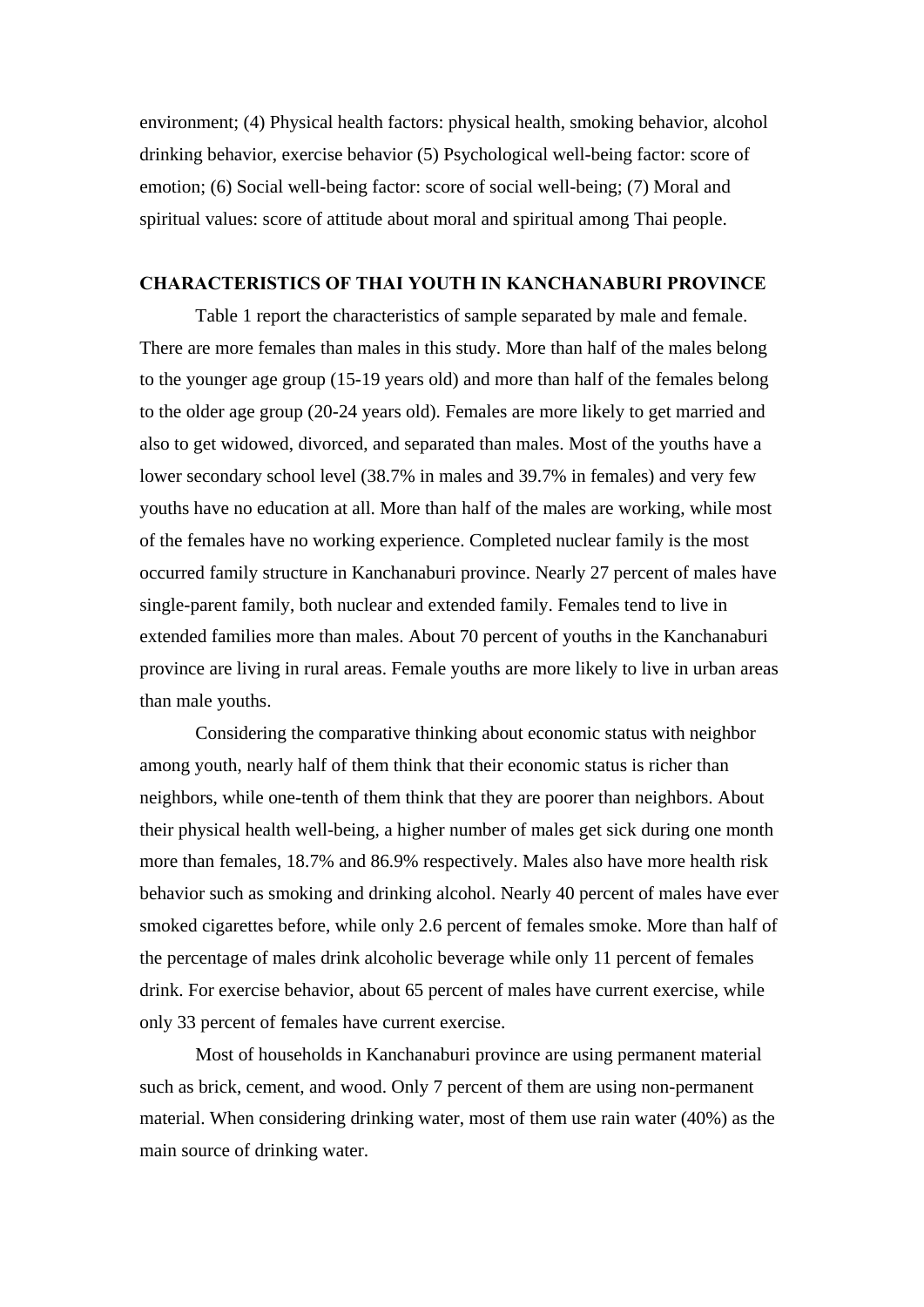|                                                    |                                       | Percentage    |        |
|----------------------------------------------------|---------------------------------------|---------------|--------|
|                                                    | <b>Variables</b>                      | Male          | Female |
| Age group                                          | $15-19$                               | 63.9          | 46.1   |
|                                                    | $20 - 24$                             | 36.1          | 53.9   |
|                                                    | Total                                 | 100.0         | 100.0  |
|                                                    | (Amount)                              | (155)         | (191)  |
| Marital status                                     | Single                                | 87.7          | 57.6   |
|                                                    | Married                               | 11.6          | 39.3   |
|                                                    | Widow/divorced/separated              | 0.6           | 3.1    |
|                                                    | Total                                 | 100.0         | 100.0  |
| <b>Educational level</b>                           | No education                          | $0.6^{\circ}$ | 4.2    |
|                                                    | Primary school                        | 32.3          | 22.5   |
|                                                    | Lower secondary school                | 38.7          | 39.8   |
|                                                    | Upper secondary school and higher     | 28.4          | 33.5   |
|                                                    | Total                                 | 100.0         | 100.0  |
| Working status                                     | Not working                           | 44.5          | 55.0   |
|                                                    | Working                               | 55.5          | 45.0   |
|                                                    | Total                                 | 100.0         | 100.0  |
| Family structure                                   | Completed nuclear family              | 49.7          | 53.9   |
|                                                    | Single-parent nuclear family          | 18.7          | 11.5   |
|                                                    | Completed extended family             | 9.7           | 18.3   |
|                                                    | Single-parent extended family         | 8.4           | 7.9    |
|                                                    | Grandparent-headed households with no |               |        |
|                                                    | parent present                        | 4.5           | 2.1    |
|                                                    | Other family structure                | 9.0           | 6.3    |
|                                                    | Total                                 | 100.0         | 100.0  |
| Residential area                                   | Urban                                 | 27.1          | 33.0   |
|                                                    | Rural                                 | 72.9          | 67.0   |
|                                                    | Total                                 | 100.0         | 100.0  |
| Comparative thinking about<br>economic status with |                                       |               |        |
| neighbor                                           | Poorer than neighbor                  | 10.7          | 10.2   |
|                                                    | Same as neighbor                      | 40.7          | 42.0   |
|                                                    | Richer than neighbor                  | 48.6          | 47.7   |
|                                                    | Total                                 | 100.0         | 100.0  |
| Sickness in the past one                           |                                       |               |        |
| month                                              | Yes                                   | 18.7          | 13.1   |
|                                                    | No                                    | 81.3          | 86.9   |
|                                                    | Total                                 | 100.0         | 100.0  |
| Smoking behavior                                   | Not smoke                             | 61.3          | 97.4   |
|                                                    | Smoke                                 | 38.7          | 2.6    |
|                                                    | Total                                 | 100.0         | 100.0  |
| Alcohol drinking behavior                          | Not drinking                          | 41.9          | 89.0   |
|                                                    | Drinking                              | 58.1          | 11.0   |
|                                                    | Total                                 | 100.0         | 100.0  |
| Current exercise behavior                          | Not currently exercise                | 34.2          | 66.5   |
|                                                    | Currently exercise                    | 65.8          | 33.5   |
|                                                    | Total                                 | 100.0         | 100.0  |
| Material of housing                                | Not permanent material                |               | 7.2    |
|                                                    | Permanent material                    |               | 92.8   |
|                                                    | Total                                 |               | 100.0  |

## **Table 1: General Characteristics of the Sample (Categorical variables)**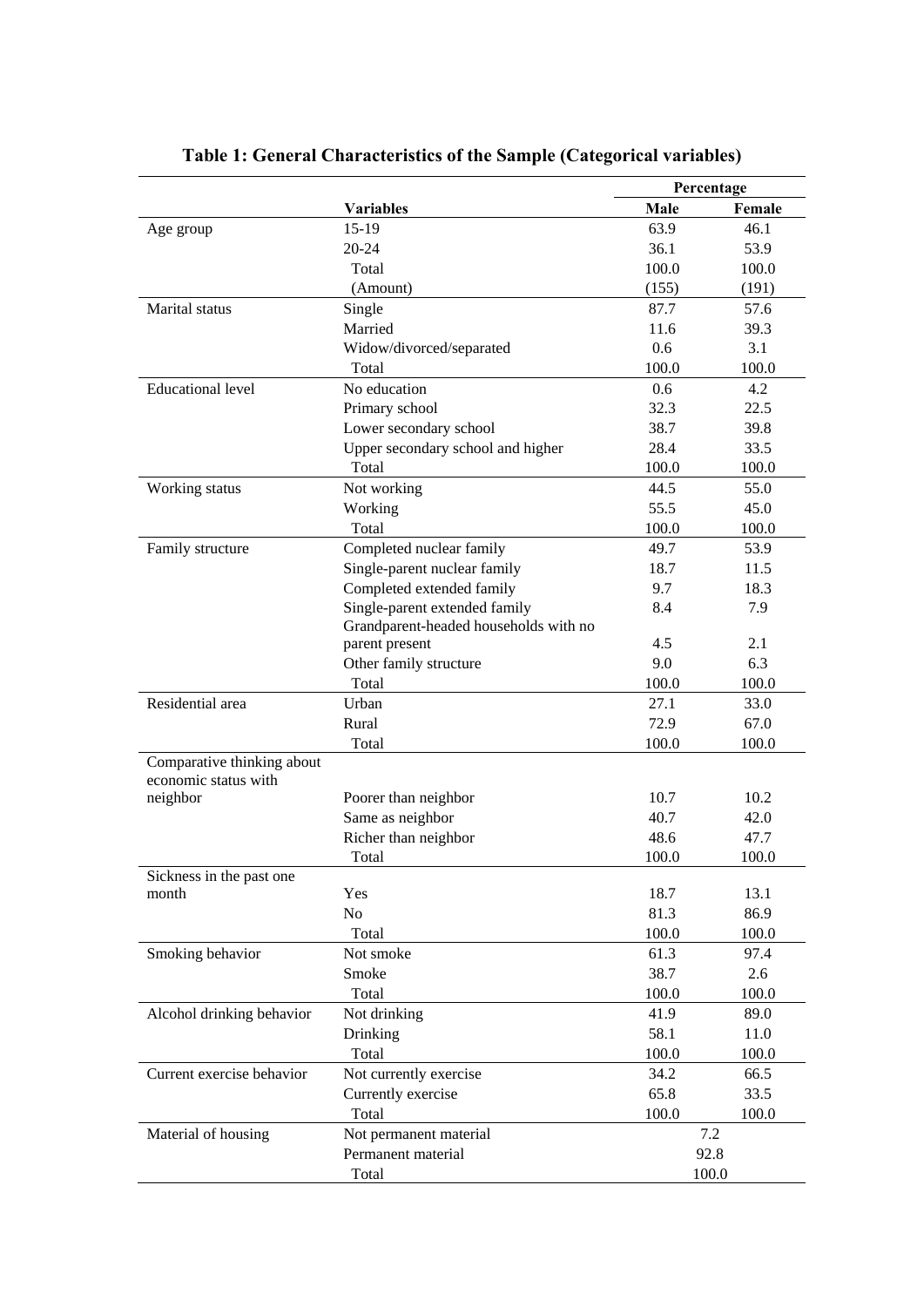| Source of drinking water | Tap water         | 18.2  |
|--------------------------|-------------------|-------|
|                          | Underground water | 5.2   |
|                          | Rain water        | 40.2  |
|                          | Bottled water     | 36.4  |
|                          | Total             | 100.0 |

Table 2 provides the description of interval variables. Score of psychological well-being given into score ranges from 0 to 14, it can be found that males have higher average scores of psychological well-being than females, however, the psychological well-being score is quite high. The score of social well-being ranges from 0 to 8, the average score is quite high. Males have higher scores than females. The score of attitude about moral and spiritual issues among Thai people given into scores ranging from 0 to 24, it can be observed that thoughts about moral and spiritual issues among Thai people is not much good, with males giving the higher score than females.

 Average household size in Kanchanaburi province is about 4 persons per household. Average numbers of type of asset in household is about 10 types from total 33 types, which identified by the questionnaire. The score of household physical environment well-being given by scores ranging from 0 to 22, it can be found that the average score is 17.6, meaning that the household environmental well-being among the households in Kanchanaburi province is quite high.

|                                                                 | Mean |        |  |
|-----------------------------------------------------------------|------|--------|--|
| <b>Variables</b>                                                | Male | Female |  |
| Score of psychological well-being (score 0-14)                  | 11.0 | 10.1   |  |
| Score of social well-being (score 0-8)                          | 6.3  | 6.2    |  |
| Score of attitude about moral and spiritual among Thai people   |      |        |  |
| $(\text{score } 0.24)$                                          | 15.3 | 14.5   |  |
| Household size                                                  |      | 3.9    |  |
| Numbers of type of asset (33 types)                             | 10.2 |        |  |
| Score of Household physical environment well-being (score 0-22) | 17.6 |        |  |

**Table 2: General Characteristics of Sample (Interval variables)** 

About dependent variables of this study, level of Thai youth happiness, it can be found that the average level of male happiness is 6.35 which are a little bit higher than females, which equals to 6.11. When considering happiness levels by age and sex, trends of happiness are quite fluctuated in the younger youth age groups and quite different between males and females. When age increases to 22-24, trends of happiness are not as fluctuated and there is not much difference between males and females, meaning that older youth age groups are nearing adulthood and therefore there is not much fluctuation in emotion.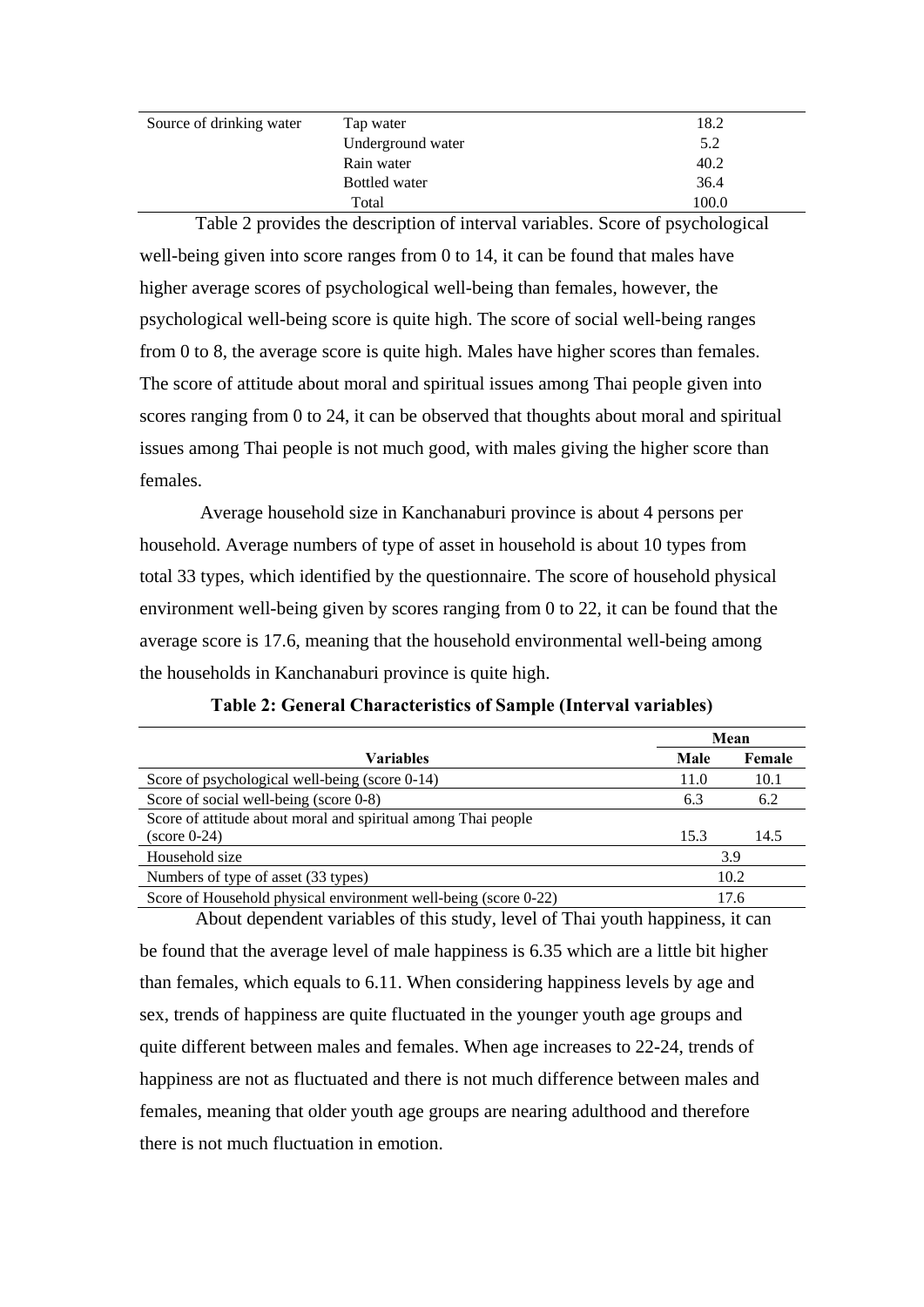



#### **FACTORS AFFECTING THAI YOUTH HAPPINESS**

As a literature review, it can be denoted that happiness of population has been affected by many factors and happiness can be assessed in the various ways. Multiple linear regression was carried out to analyze the factors that affected Thai youth happiness and its dependent interval variables. Male and female happiness have been separated to analyze. Also, each sex has two sets of variables for analyzing into 2 models; demographic variables are initial sets for model 1 and added with the wellbeing variables in model 2.

 In table 2, on the model 1 of males, it can be found that the demographic variables such as marital status and educational level influences on male happiness. Males who are widowed, divorced, or separated tend to have less happiness than single males. Higher education has positively affected male happiness. Males who studied in lower secondary schools have more happiness than those who only have educational experience in primary school.

 When the factors of well-being have been added in model 2 of males, the demographic variables of marital status and educational level are also associated with male happiness. Widowed, divorced, or separated males have lower level of happiness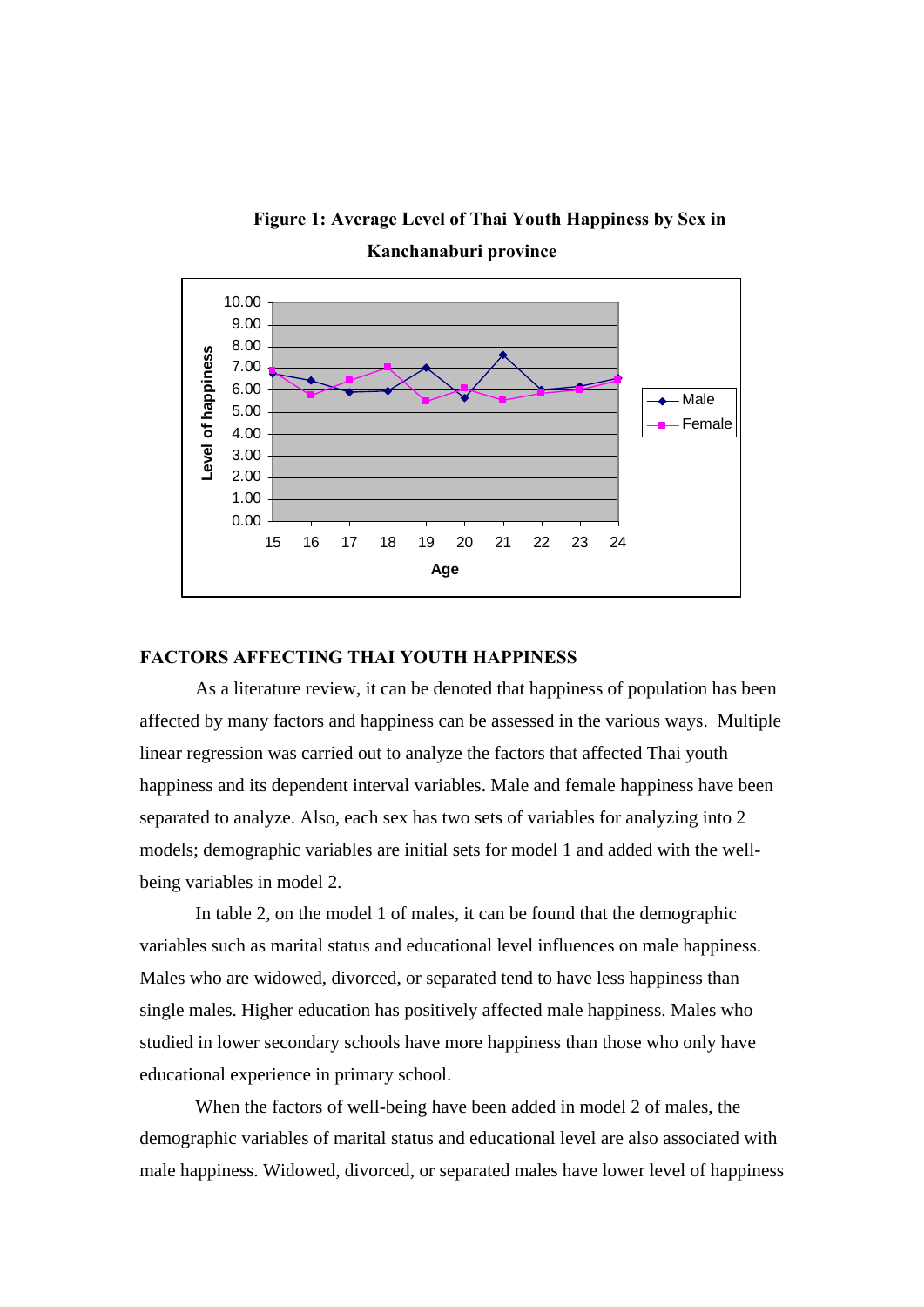than single males. Higher educated males have higher levels of happiness than lower educated male. Well-being variables of comparative thinking about economical status with neighbor, scores of psychological well-being, smoking behavior, and current exercise behaviors have influenced on male happiness. Males who think they are richer than their neighbors are happier than those who think they are poorer than their neighbors. Males who smoke tend to have higher levels of happiness than those who don't, while males who are currently getting regular exercise tend to have higher levels of happiness than those who are not. The scores of psychological well-being has positively related with levels of male happiness.

 For model 1 of females, it could be observed that marital status, educational levels, and family structures have affected the happiness levels of females. Same as males, widowed, divorced, or separated female have lower levels of happiness than single females. Educational levels have positively influenced happiness among females. Additionally, females who live in other family structures, which does not include their parents or grandparents, have lower levels of happiness than those who live with their complete extended families.

 When the factors of well-being are added in model 2, demographic variables of marital status and educational levels have also affected female happiness. Single females tend to have higher levels of happiness than widowed, divorced, or separated females. Higher educated females have higher levels of happiness than lower educated females. The well-being variables of comparative thinking about economic status with neighbor and scores of psychological well-being have affected female happiness. Females who think that they have the same economical status or are richer than their neighbors have higher levels of happiness than those who think that they are poorer than their neighbors. Similarly to males, the scores of psychological well-being are positively associated with female happiness. Females who have higher scores of psychological well-being refer to higher levels of happiness.

### **Table 3: Coefficient of Regression on Factors Influencing on Thai Youth Happiness by Sex**

|                               | Male          |        | Female        |         |
|-------------------------------|---------------|--------|---------------|---------|
|                               | <b>Model1</b> | Model2 | <b>Model1</b> | Model2  |
| Variables                     |               |        |               |         |
| Constant                      | $5.433***$    | .095   | $7.345***$    | 3.986*  |
| Demographic variables         |               |        |               |         |
| Age                           | .019          | .056   | $-.045$       | $-.050$ |
| Marital status (single: ref.) |               |        |               |         |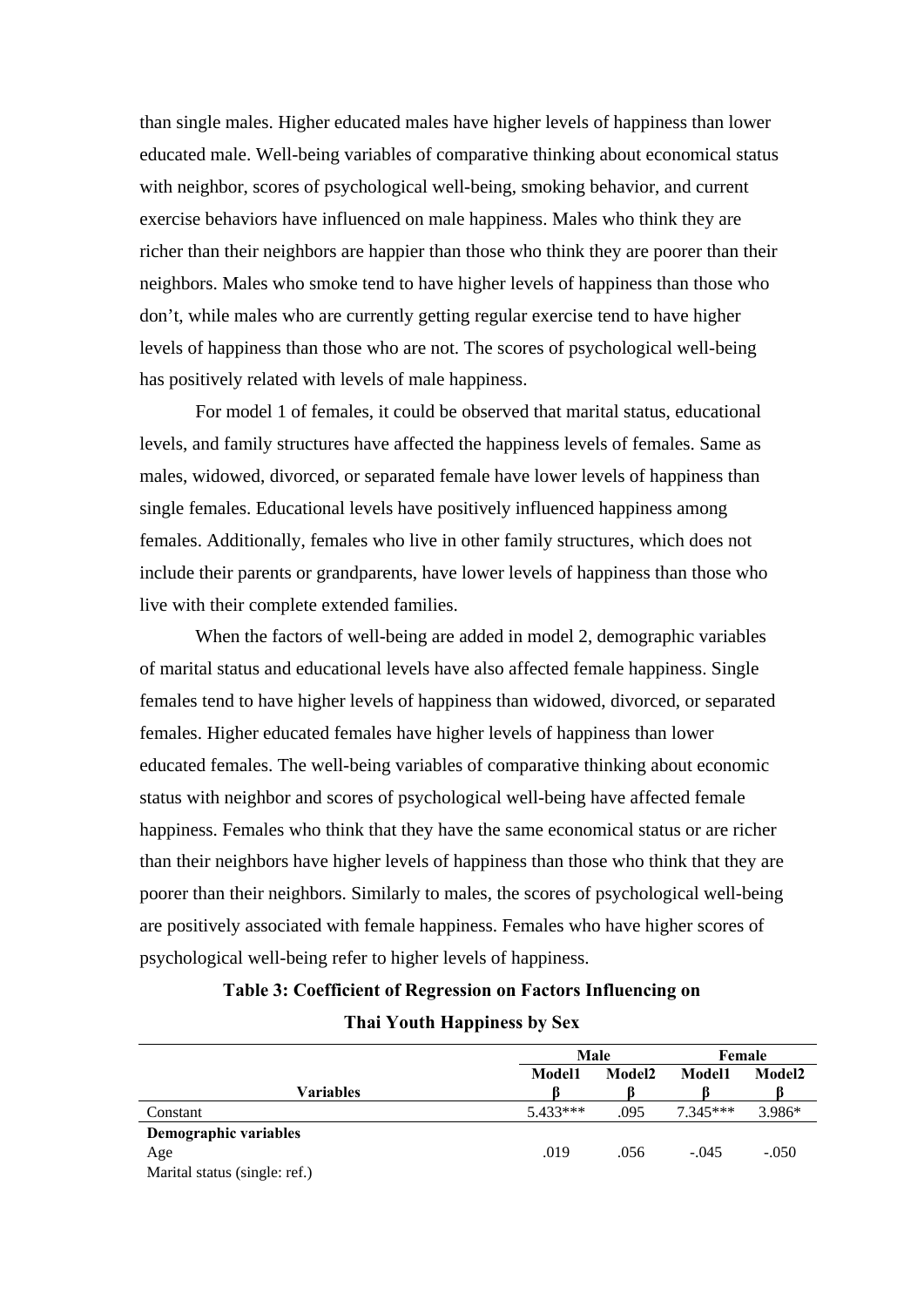| Married                                                       | $-.449$   | $-.231$    | $-.320$   | $-.472$   |
|---------------------------------------------------------------|-----------|------------|-----------|-----------|
| Widow/divorced/separated                                      | $-2.371*$ | $-1.481*$  | $-.657*$  | $-.499*$  |
| Educational level (primary school: ref.)                      |           |            |           |           |
| Lower secondary school                                        | $.768*$   | $.711*$    | $.615**$  | $.235*$   |
| Upper secondary school and higher                             | .701      | .109       | .776      | .386      |
| Family structure (completed extended family: ref.)            |           |            |           |           |
| Completed nuclear family                                      | .535      | $-.004$    | $-.315$   | $-.150$   |
| Single-parent nuclear family                                  | .881      | .297       | $-.688$   | $-.564$   |
| Single-parent extended family                                 | $-.243$   | $-.545$    | $-.676$   | $-.198$   |
| Grandparent-headed households with no parent present          | .338      | .750       | $-.908$   | $-1.187$  |
| Other family structure                                        | .059      | $-.499$    | $-1.006*$ | $-.783$   |
| Household size                                                | .129      | .117       | .057      | $-.003$   |
| Residential area (urban: ref.)                                |           |            |           |           |
| Rural                                                         | $-.446$   | $-.262$    | $-.309$   | $-.084$   |
| <b>Well-being variables</b>                                   |           |            |           |           |
| Material of housing (non-permanent material: ref.)            |           |            |           |           |
| Permanent material                                            |           | .330       |           | .049      |
| Numbers of type of asset (total 33 types)                     |           | $-.001$    |           | $-0.019$  |
| Type of drinking water (bottled water: ref.)                  |           |            |           |           |
| Tap water                                                     |           | $-.657$    |           | .656      |
| Underground water                                             |           | .121       |           | .411      |
| Rain water                                                    |           | $-.370$    |           | .678      |
| Comparative thinking about economic status with               |           |            |           |           |
| neighbor (feeling poorer than neighbor: ref.)                 |           |            |           |           |
| Feeling same as neighbor                                      |           | .707       |           | .916*     |
| Feeling richer than neighbor                                  |           | $1.681***$ |           | .911*     |
| Health status (not sickness: ref.)                            |           |            |           |           |
| <b>Sickness</b>                                               |           | .596       |           | $-.508$   |
| Smoking behavior (never smoke: ref.)                          |           |            |           |           |
| Ever smoke                                                    |           | .577*      |           | $-.642$   |
| Alcohol drinking behavior (never drink: ref.)                 |           |            |           |           |
| Ever drink                                                    |           | $-.412$    |           | .038      |
| Current exercise behavior (not current exercise: ref.)        |           |            |           |           |
| Current exercise                                              |           | $.557*$    |           | $-.246$   |
| Score of household environment well-being (score 0-22)        |           | .007       |           | .013      |
| Score of psychological well-being (score 0-14)                |           | $.337***$  |           | $.181***$ |
| Score of social well-being (score 0-8)                        |           | $-.046$    |           | .126      |
| Score of attitude about moral and spiritual among Thai people |           |            |           |           |
| $(\text{score } 0-24)$                                        |           | $-.012$    |           | $-.018$   |
| $R^2$                                                         | .116      | .467       | .107      | .296      |
| Adjusted $R^2$                                                | .032      | .334       | .041      | .163      |

 $*_{p<0.05, *<0.01, **<0.001}$ 

#### **DISCUSSSION**

 From the multivariate analysis of both sexes, demographic variables of widowed, divorced, or separated youths, and lower educated youths tend to have lower levels of happiness than those who are not. Also, youths belonging to the broken marriage group tend to have very low levels of happiness. Thai males seem to get more suffering from the broken marriage status than Thai females. Education of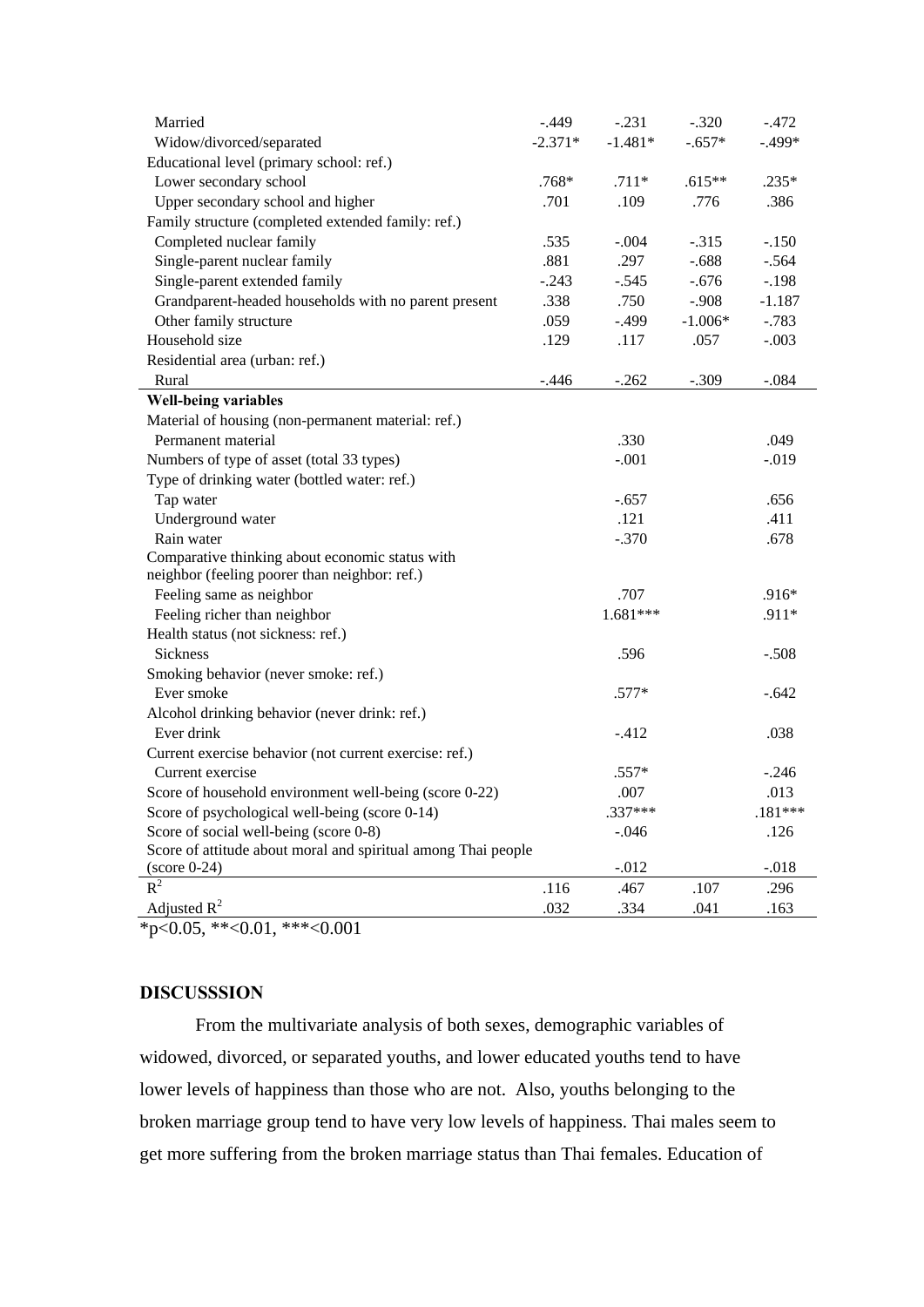people can increase their human capital and opportunities for their growth, leading to higher levels of happiness among youths.

 As a literature review of factors affecting happiness, relative economic wellbeing has influenced youth happiness. Economical positions depend on comparison with other people. The results show that male and female youths who report they are poorer than their neighbors have lower levels of happiness than those who think that their economical status is the same as their neighbors or that they're richer than their neighbors. Also, a rise in other people's income can severely lower someone's level of happiness. Physical health behavior of smoking and current exercise behavior effect on male happiness. Surprisingly, smoking males have higher happiness levels than non-smoking males. While current exercise behaviors increase male happiness levels, it is related with the scientific fact that exercise stimulates the brain's pituitary gland to release endorphins, making the feeling of happiness. The psychological wellbeing refers to better mental health, which relates with happiness. On the other hand, happiness can be referred as the psychological well-being for the people in society (Diener, 1984). The results show that the scores of psychological well-being are positively related with Thai youth happiness.

#### **CONCLUSION AND POLICY RECOMMENDATION**

This study attempts to explore factors affecting Thai youth happiness by using the dataset from the "Happiness Indicator: Western Region Study in Thailand", which was collected in Kanchanaburi province, 2005. These are the factors that have positive effects on levels of happiness of Thai youths: being single, having higher education levels, feeling that they have the same economic status as or richer than their neighbors, and higher scores of psychological well-being. While male youths have higher happiness levels due to smoking and current exercise.

 Policies should provide the universal upper secondary education to Thai youths, reaching the Millennium Development Goals (MDGs) of education, to increase their levels of happiness. Family relationships should be concentrated for the prevention of broken marital status of youths. Finally, the sufficiency economy paradigm should be promoted to reduce the income comparison and income disparity of Thai youths and also Thai people.

#### **REFERENCES**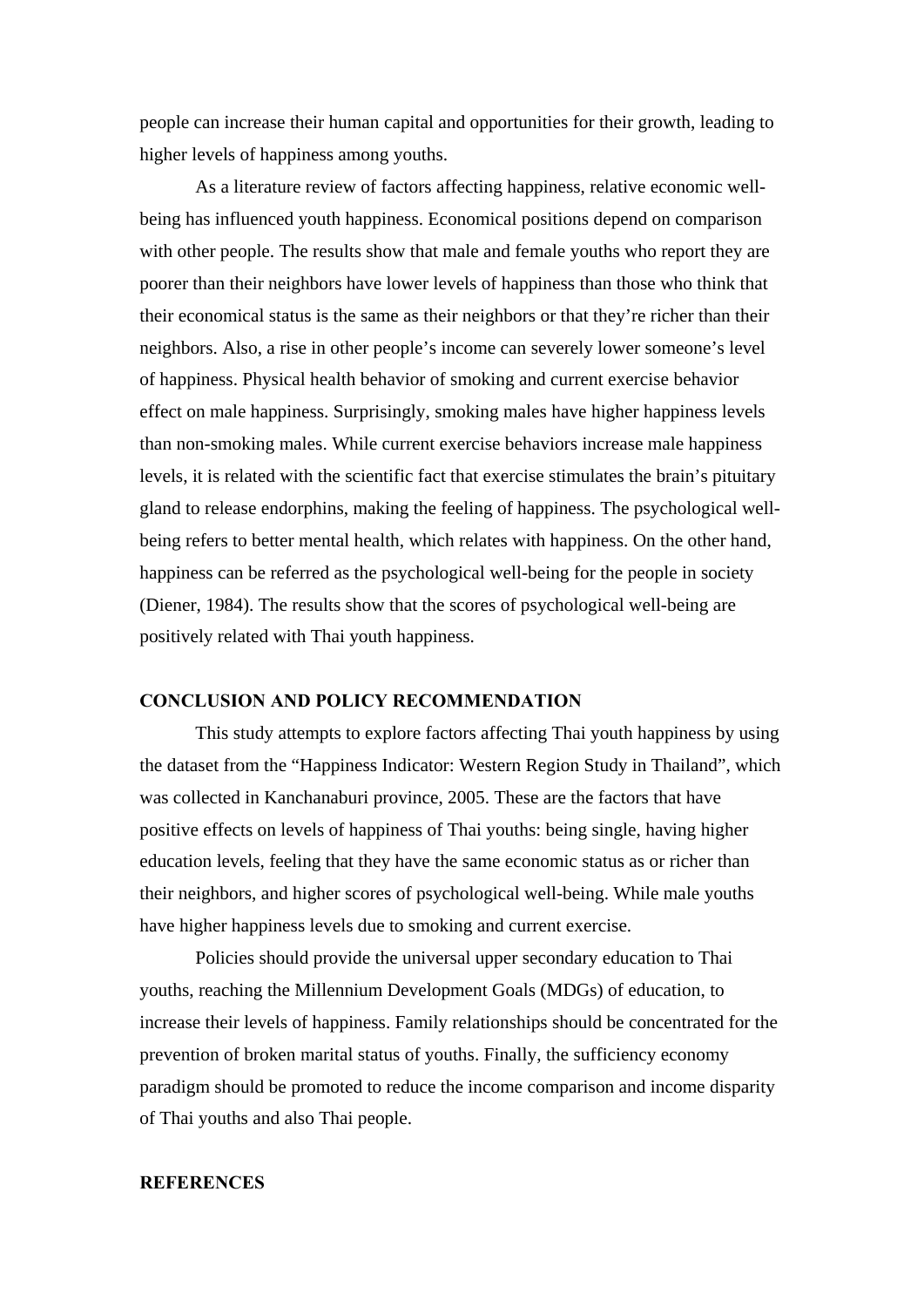- Andrews F.M. and Whitey, S.B. 1976. *Social Indicators of Well-being: America's Perception of Life Quality*. New York: Plenum.
- Brickman, P., Coates, D., & Janoff-Bulman, R. 1978. Lottery Winners and Accident Victims: Is Happiness Relative? *Journal of Personality and Social Psychology, 36*, 917-927.

Conger, J., & Peterson, A. 1984. *Adolescence and youth*. New York: Harper & Row.

- Costa, P., & McCrae, R. R. 1980. Influence of Extraversion and Neuroticism on Subjective Well-being: Happy and Unhappy People. *Journal of Personality and Social Psychology*, 38, 668-678.
- Cutter, S.L. 1985. *Rating Places: a Geographer's View on Quality of Life.* Washington D.C.: Association of American Geographers Resource Publication.
- Diener, E. 1984. Subjective Well-being. *Psychological Bulletin*, 95, 542-575.
- Diener, E. 2000. Subjective well-being: The Science of Happiness and a Proposal for a National Index. *American Psychologist*, 55, 119-169.
- ESCAP. 2000. Youth *in Thailand: a Review of the Youth Situation and national Policies and Programme*, New York.
- Frey, B., & Stutzer, A. 2003. *Testing theories of happiness*, Working paper, Institute for Empirical Research Research in Economics, University of Zurich.
- Inglehart, R.1990. *Culture Shift in Advanced Industrial Society*, Princeton, NJ: Princeton University Press.
- Larson, R. and Richard, M. 1991. Daily Companionship in Late Adulthood and Early Adolescence: Changing Developmental Contexts. *Child Development*, 62: 284-300.
- Lucas, R., Clark, A., Georgellis, Y. and Diener, E. 2003. Reexamining adaptation and the set-point model of happiness: Reactions to changes in marital status, *Journal of Personality and Social Psychology*, 84, 527-39.
- Myer, D.G., & Diener, E. 1995. Who is happy?, *Psychological Science*, 6, 10-19.
- Pingle, M. and Mitchell M. 2002. What Motivates Positional Concerns for Income?, *Journal of Economic Psychology*, 23, 127-148.
- Putnam, R. 2000. *Bowling alone: The Collapse And revival of American Community*, New York: Simon and Schester.
- Santrok, J. W. 1996. *Adolescence: An Introduction*. Brown and Benchmark Publishers.